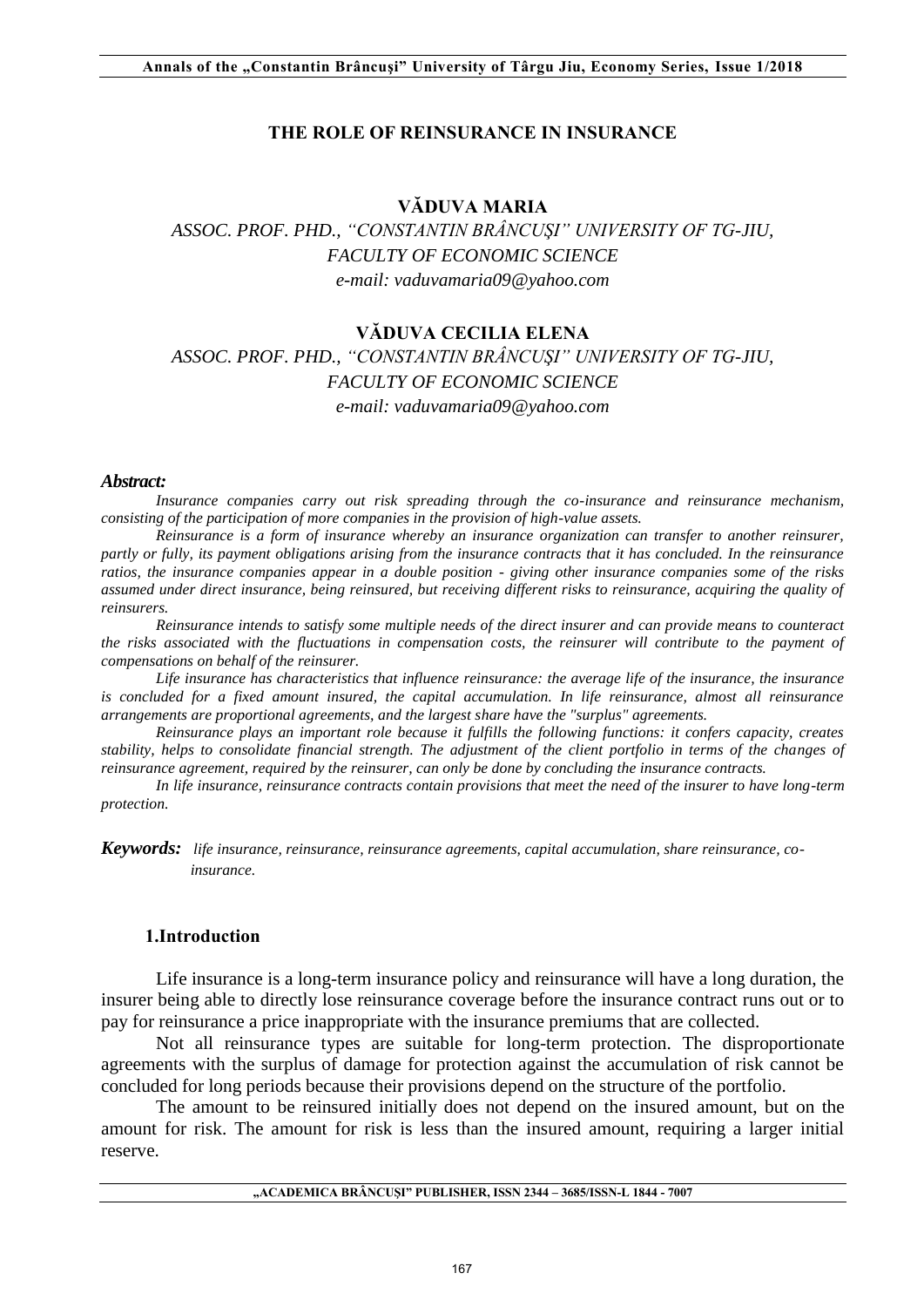In life insurance, to determinate retention, it is important the amount of risk that insurer may retain in its charge in the event of an insured event. In order to calculate the retention, actuarial models with varying degrees of complexity were used. All actuarial models have the same objective - stabilizing the portfolio's results retained by the direct insurer.

If reinsurance is regarded as a source of funding, the following requirements must be considered: the reinsurer must be able to help with reinsurance to resolve its current funding problems. The amount of retained premiums by the insurer must enable him to cover his current and anticipated expenses.

Insurance companies carry out three main activities: operating, underwriting of insurance contracts, investing and financing. Each one is assigned a risk. Therefore companies should be able to correlate their investments with their general needs. Insurance companies are required to constitute technical reserves for obligations to policyholders. According to law, these technical reserves can be covered on account of admitted assets. The admitted assets must provide insurer's liquidity.[2]

## **2. The insured interest**

In the case of life insurance, there are many situations where share reinsurance provides the best solution for achieving the goal, especially if it intends to simplify the reinsurance management activity.

The share reinsurance agreements are obtained in the case of collective insurances.

Depending on the actuarial model used, proportional reinsurance may be the reinsurance based on co-insurance and reinsurance based on risk premiums. In the first case, the saving items contained in the reinsurance premium may remain to the reinsurer in order to obtain reserves or to be returned to the insurer directly in a deposit form. The decision to make a deposit to the direct insurer depends on the legislation of his country of origin.

These forms of life reinsurance are important from actuarial point of view and of the reinsurer's participation in the risk subscribed by the direct insurer.

In the case of reinsurance under the risk premium, the additional benefits are reinsured separately on the basis of co-insurance.

The flexibility of reinsurance under modified co-insurance with regard to the distribution of results over time is useful to the direct insurer and is also used to expand the life insurance activity, not just the insurance contracting activity.

In reinsurance under the risk premium, no surplus is paid unless the policy runs out or in the case of redemption.

In life reinsurance, in addition to the most proportionate reinsurance types of the highest weight, there are also occasionally concluded non-proportional reinsurance, catastrophe reinsurance for accidents, being the most used.

Reinsurance protection works only when a certain number of insurance contracts are affected by the same event, as provided by the "minimum number of affected contracts" clause in the reinsurance agreement.

In order to accurately calculate the retention,were used actuarial models of warying degrees of complexity.The mathematical theory has to operate with simplified models that pursue simple objectives and the factors with multifunctional influence should only be analyzed to the extent necessary. [4]

 All actuarial models have the same objective: to stabilize the portfolio's results restained by the insurer directly.The simple models assume that in general the damage that is produced is idependent excluding the accumulated risks-ex. of an accident.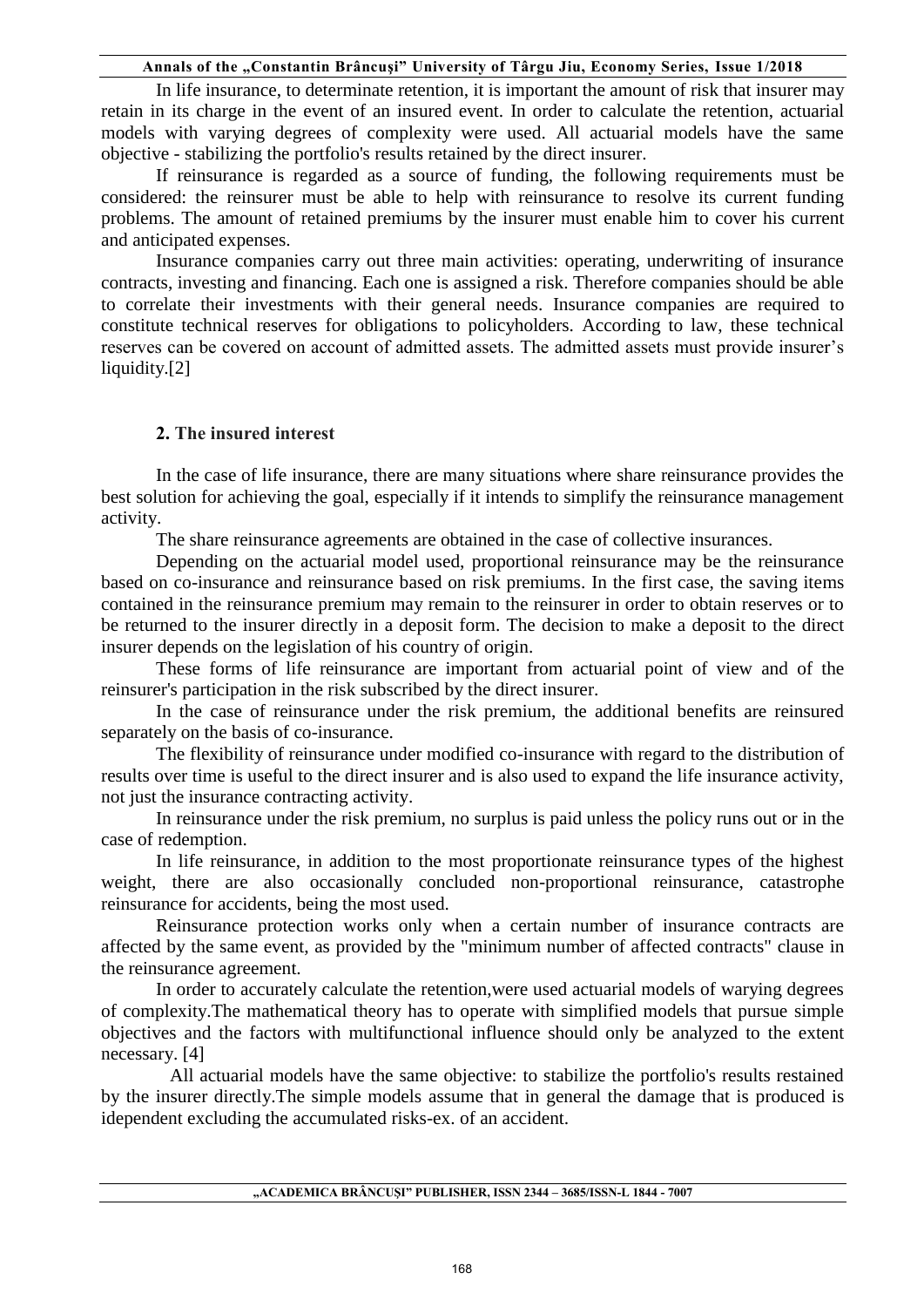Thus, when determining the retention, is taken in account more the commercial considerations and own experience rather than actuarial calculations.

When reinsurance pursues purposes other than portfolio homogenization,other criteria for determining the retention are taken into account.If the reinsurance is regarded as a source of funding, the following requirements should be considered:

 -the reinsurer with the help of the reinsurance must be able to resolve its current funding problems

 -the amount of premiums retained by the isurer must be able to cover its current and anticipated expenses

 In this case, a suitable solution is to establish initial a low retention and rapid growth to reach an appropriate level for the insurer's financial possibilities.

 In the case of major standard health risks, composed risks, those due to the advanced age and the insured at the time of closig the insurance, the insurer will want to have a lower retention as these are the real risks leading to high fluctuations in the results.

 In the case of insurances that offer the insured the possibility to increase the insured amount, the insurer will set the initial retention to such a level that even after the increase amount of the insured , it does not exceed the maximum limit that it can retain in its charge.Can be taken in consideretion the alleged decrease in the amount of the underwriting risks and the increase in the value of the retention in the course of time.

 Additional benefits that increase the amount of risk in the event of death, ex.- additional accident insurance, should be taken into account in determining the retention.

 If in an insurance contract it involves both the risk of death and the invalidity, should be established separate retention for the two risks.In practice, both risks are secured in the same proportion, the ceded amount being set according to the risk requiring a higher degree of reinsurance.

 In the event of the death of an insured person, all policies concluded for it become due.In order to determine the retention in such situations, the insurer had to take into account all the insurance contracts concluded in the name of the same insured with the amounts for the death risk corresponding to them.This is done using the data from the database, the process of determining such risk accumulations is bearing the name of controlling the accumulation of risk. [1]

The insurance and reinsurance undergo changes leading to the appearance of new types of contracts known as financial reinsurance. Most reinsurance contracts are in the traditional form.

The total increase of values included in the insurance led to the increase of liability of the insurers reaching the situation when a single insurance company could not cover the damages. The insurance fund constituted by a single insurance company becomes insufficient to cover certain major damages being necessary the international cooperation in the insurance field.

The reinsurance companies make the risk dispersion through the co-insurance and reinsurance mechanism respectively.

Coinsurance consists of the participation of several insurance companies in securing a valuable asset. The conclusion of the insurance contract is made by one insured with more insurers who each take a certain independently bearable risk quote. In the case of damages, the insured person deals with problems related to the determination of the damages, the establishment and the payment of the indemnity with one of the participating companies, which is the guarantor company and acts on behalf of all, to the liquidation of the damages requiring the approval of each of the coinsurers, the placement of the risk sometimes requiring a long time and the settlement of damages is cumbersome. For this reason, co-insurance did not have too much development.

The reinsurance is a form of insurance whereby a company or an insurance organization can transfer acts to another insurer (re-insurer) partially or totally, its payment obligations arising from the insurance contracts it has concluded. This method allows an insurance company, called a reinsured, transferor or direct insurer, to protect himself/herself against the risk that exceeds his/her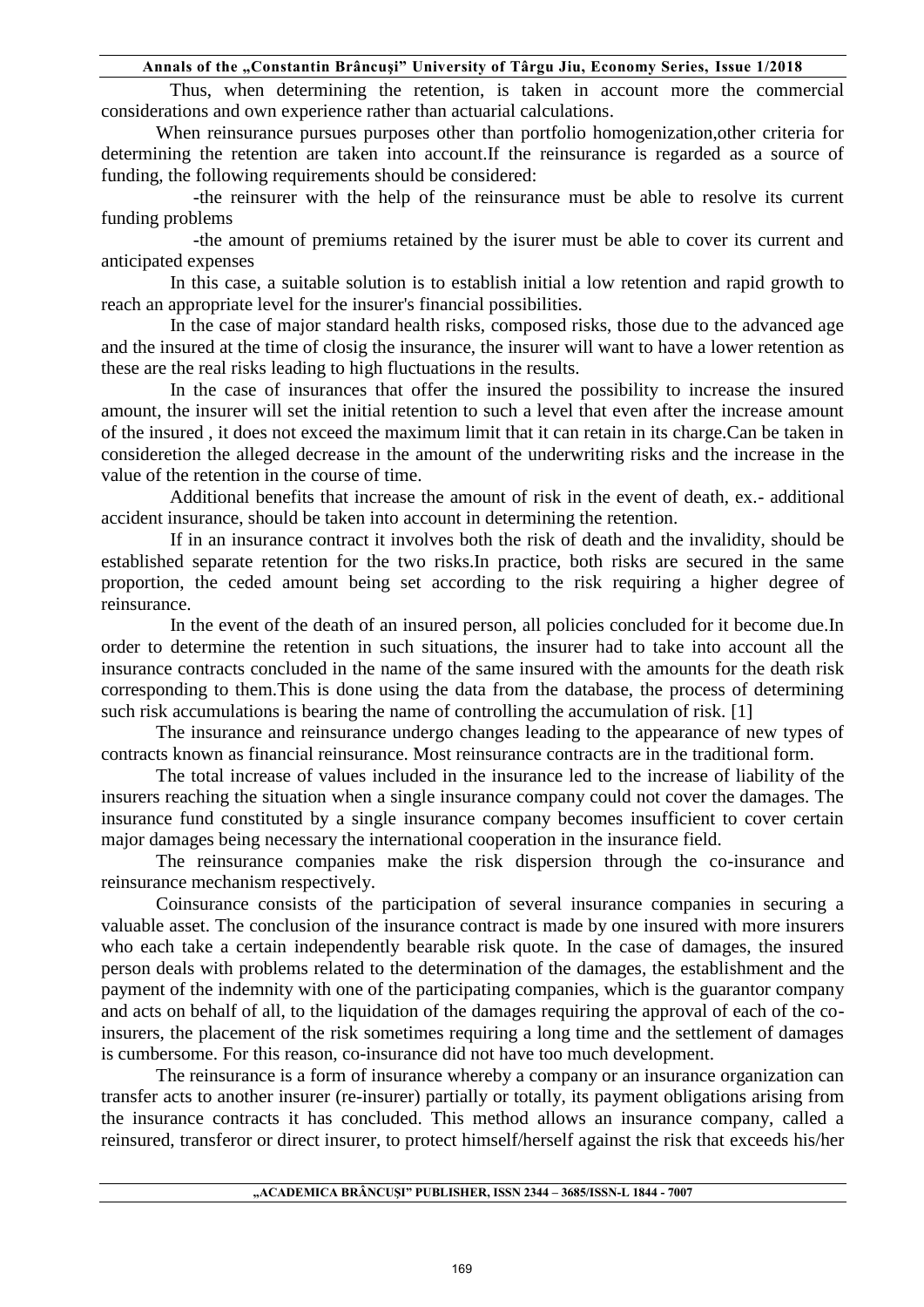financial power, in return for his/her payment of a certain sum called, the reinsurance premium. In turn, the reinsurer can give some of the reinsurance accepted by him/her, the operation being retrocession (retrocession), the company being retrocession, the transferor company being retroceding company and the reinsurer being retrocessionary. [5]

The reinsurance appears as a new insurance that is based on a reinsurance contract concluded between two insurance companies whereby the first transfers, totally or partially, the liability assumed initially by the insurance contract.

The reinsurance has some features that make it different from the direct insurance.

1. it acts only through the insurance, first there is the insurance operation, from which the reinsurance unfolds;

2. while the direct insurance is practiced between an insurance company called insurer and natural or legal persons in the capacity of insured, the reinsurance intervenes only between two insurance companies, so the reinsurance contract is concluded only between legal persons.

3. the reinsurance covers the risk part that exceeds the insurers' limits and thus reduces their liability in the insurance business.

4. not all insurance contracts are subject to the principle of indemnification (compensation) except for life insurance, accidents, sickness policies, while all reinsurance contracts are compensation contracts, being limited to the payments made by reinsured according to the insurances he/ she has subscribed to.

5. almost all direct insurances (except those maritime and aviation) are mainly domestic and the reinsurance is by its nature an international activity.

In Romania until 1.01.1991, as the State monopoly in the insurance field functioned, we cannot speak of reinsurance operations internally. Currently, as a result of the existence and function of several insurance companies, the reinsurance also operates internally, taking into account that they do not have the capacity to take over a large volume of risks on their own.

6. it creates conditions for widening the scope of activity of the insurance companies and allows them to offer larger guarantees.

The reassurance is aimed at meeting certain multiple needs of the direct insurer.

In the reinsurance relations, the insurance companies appear in a double position: on the one hand, they give to other insurance companies in different countries some of the risks assumed under the direct insurance as reinsured persons, and on the other hand, they receive in reinsurance different risks acquiring the quality of reinsurers. The operations to receive in reinsurance are called active reassurance, and those of yielding in reinsurance, passive reinsurance. [6]

In addition to reinsured person and reinsurer, the reinsurance also includes the following elements: reinsurance contract, reinsurance premium, reinsurance commission, reinsurer's participation in the reinsurer's and reinsurance broker's profits.

To better understand the role of reinsurance, we need to look at how insurers have established the insurance premiums.

An insurer proposes to require from his/her insurers a sum of money which, together with the benefits obtained in one of the investments in the insurance funds, is sufficient to cover all the claims for compensation of the other costs and in order to obtain a reasonable advantage. Sometimes he/ she may not succeed because:

- 1. competition on the market forces him/ her to reduce the premiums on insurance;
- 2. the total costs generated by the compensation payment exceed the amount taken into account when determining the insurance premiums;
- 3. the benefits resulting from the financial investments are lower than those planned, e.g.: due to the decrease in the interest rate;
- 4. his/ her administrative costs prove to be higher than those predicted.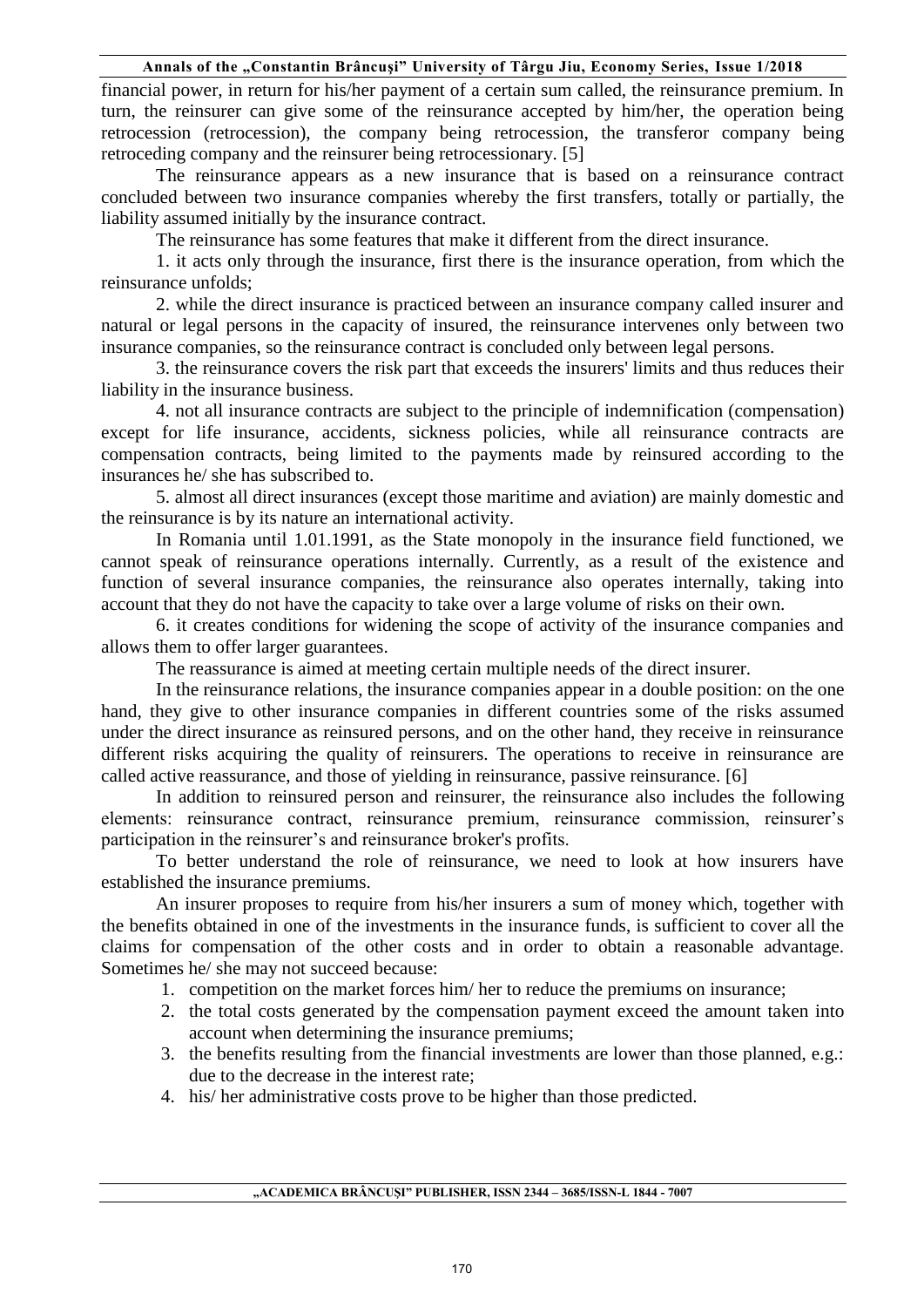The costs related to the compensation payment may be higher because the insurer has underestimated the possible losses or large fluctuations of these looses took place. The fluctuations in terms of loss size may occur due to the following causes:

a) Fluctuations due to the size of the portfolio

An insurer can be sure only of one policy holder in relation to the frequency or magnitude of the future losses. He can be sure that, as his/ her portfolio includes more individual risks, the total costs of the indemnities paid over a certain period will be closer to the predicted costs. Thus, the global costs involved in the compensation payment, in the case of small portfolios (consisting of a small number of insured units of exposure) tend to fluctuate more than the costs of large portfolios.

## b) Large individual risks

Large fluctuations can occur if the portfolio comprises a small number of large individual risks. E.g.: If a marine insurer's portfolio is made up of lots of yachts and other small craft insured for the amounts of up to \$ 100,000 plus a small number of oceanic vessels insured for amounts exceeding 10 million \$, then even a single loss of a petroleum tank, let's say, may change the costs related to the compensation payment in a certain year.

## c) Interdependent risk exposure units

If there is an interdependence between the risk units included in a portfolio, then the total costs of the indemnities may fluctuate more than it would have been expected, because if one of the insured persons suffers a loss, it is likely that the others have same problems. E.g.: if the object of the insurance is the real estate property and the insurance is against natural calamities, an earthquake or a hurricane can cause damage to a large number of insured buildings to the same insurer.

### d) - Statistical fluctuations (pertaining to probabilities)

The situation of compensation claims which an insurer has to deal with over a year may be affected by circumstances that modify the probabilistic distribution of the statistical events. E.g.: a severe epidemic can make the situation of the compensation claims that a life insurance office deal with to be far worse than the one indicated in the mortality statistics tables because these tables only give the long-term probabilities of death within different age groups.

The reinsurance is not intended to help an insured person to deal with the non-fulfillments related to earning from financial placements or to handle the increases of unforeseen expenses. However, it can offer ways to counteract the risks associated with the fluctuations in the costs related to separations – depending on the reinsurance type that the transferor company (reinsured person) has acquired, the reinsurer will contribute to the indemnity payment on behalf of the reinsured person. The reinsurance may provide temporary financial support during periods in which the insurance business is unprofitable due to intense competition or due to the increase in the frequency or the size of the compensation claims. [3]

The reinsurance may be manifested in several ways, allowing the insured risks to be distributed as long as possible between a large number of insurers and reinsurers.

The growth and diversification of the economic activity, of the international exchanges of values led to the creation and development of certain active and competitive insurance and reinsurance markets.

The insurances and reinsurances are marked by a high degree of heterogeneity due to the existence of a variety of types and business categories resulting insurance and reinsurance markets, each being individualized by the preponderance of certain types of transactions, through the existence of certain insurance and reinsurance companies, operating mode, trading and rules.

The international transactions with insurances are marked by the national regulations of each country.

The international dispersion of the high risks through insurance can be achieved: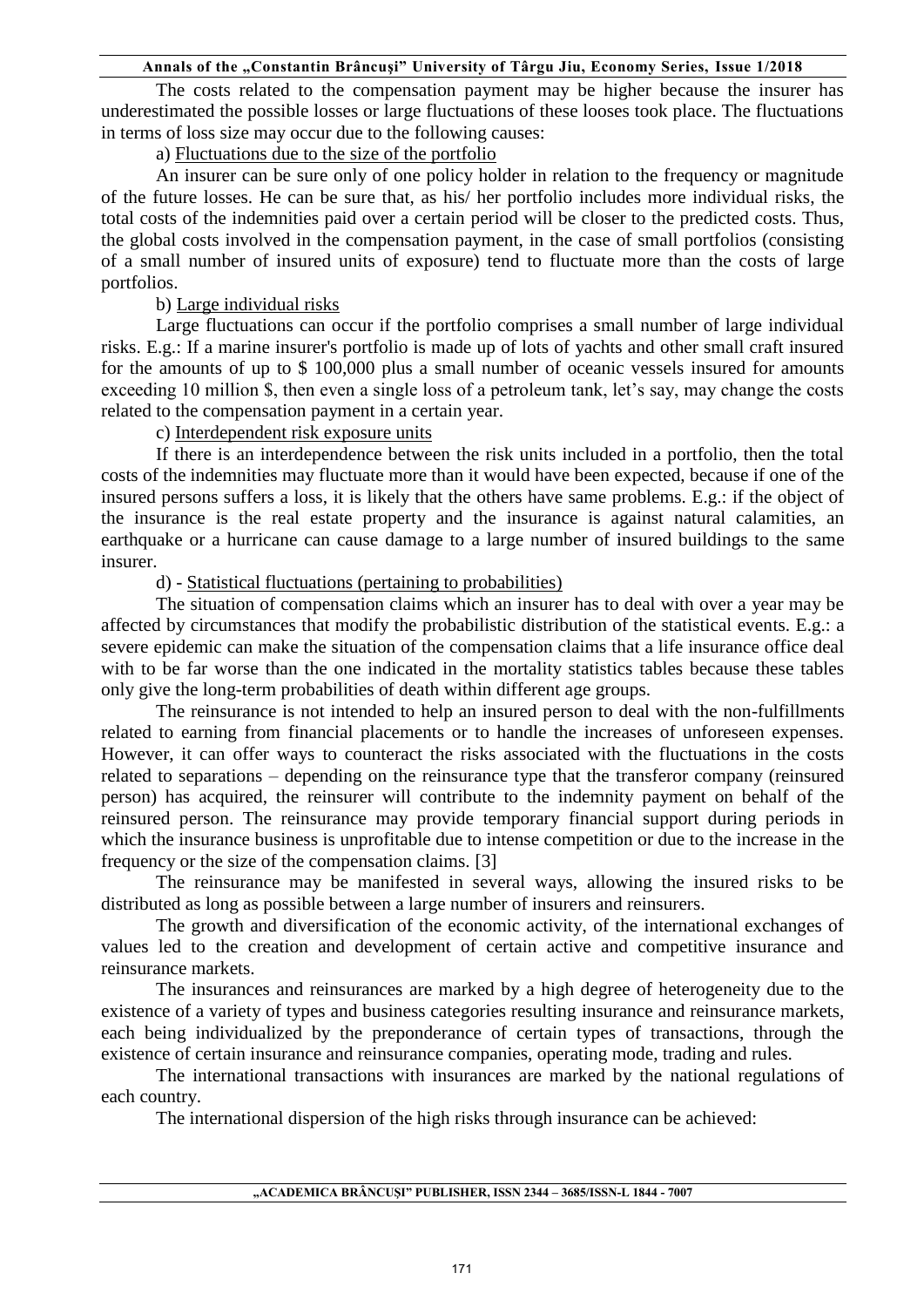#### Annals of the "Constantin Brâncuși" University of Târgu Jiu, Economy Series, Issue 1/2018

- a) by direct insurance possible by the participation of foreign insurers as co-insurers alongside the national companies;
- b) by transferring a part of the risks assumed by the national insurers through the international reinsurance.

The foreign insurer / reinsurer may operate through a local company, may authorize an agent abroad delegated by contract to subscribe on his/her behalf or set up his/ her own subsidiaries abroad.

The insurer / reinsurer may exert insurance services in the sense that he/ she, usually at his/ her headquarters, subscribes the risk insurance located in other countries. Such services can be offered to nationals (home or abroad) or to foreigners found in his/ her country. This business category is called "Transfrontier Business", more descriptive term but less confusing than "service business" used in the European Union.

The international trade with insurances is reduced compared to insurance premiums and international transactions world expenses. The quota of the foreign insurers varies from one country to another but has increased mainly due to the liberalization of trade in different regions of the world and mergers and acquisitions in the field that marked the configuration and evolution of this sector. Removing all restrictions could lead to global growth. [5]

The reinsurance markets cannot be treated separately but in correlation with the insurance markets on which they are based. Most times, both insurances and reinsurances are traded on the same markets. The most powerful increase in insurance and reinsurance activity has occurred over the past twenty years.

The following factors are at the base of this rapid evolution:

1) the unprecedented economic growth of the industrialized countries after World War II, the technical progress and socio-human development in all its aspects. The international insurances and reinsurances were the only way to provide sufficient capacity to meet these needs.

2) The changes appeared in the structure of the insurance markets in many parts of the world that were determined by the measures adopted in some countries in order to limit the activity of foreign insurance companies in their territory by establishing the state monopoly in the field of insurances.

Due to the small size of these markets and the lack of experience, the new internal insurers who assumed responsibility for covering the internal risks did not have sufficient capacity, being forced to resort to the facilities provided by the international reinsurances.

The international insurance and reinsurance market was dominated by profile companies from Great Britain, Germany, Switzerland, France, USA and Japan.

At the same time as the demand for insurance and reinsurance grew, there was an explosion in the number of profile companies and in other countries emerging new markets especially in the free zones and in countries offering tax incentives. Preponderantly reinsurance companies have also been set up and develop the activity on a national and regional level.

3) Improving the climate in the field of direct business, which prevented the international companies from developing the activity as direct insurers on the international markets.

The reinsurance companies to maintain these markets were forced to close reinsurance transactions.

The relatively slow increase and even the stagnation of incomes obtained from direct insurance premiums compared to those from reinsurances have led to the situation where many insurers and financial institutions invested in reinsurance for economic reasons.

4) The globalization of financial services and insurance services has led to a strong concentration of the international trade with these services.

The mergers that express the tendency to focus on the international offer will determine a stronger dominance and will be the ones that are going to create the future market with its rule.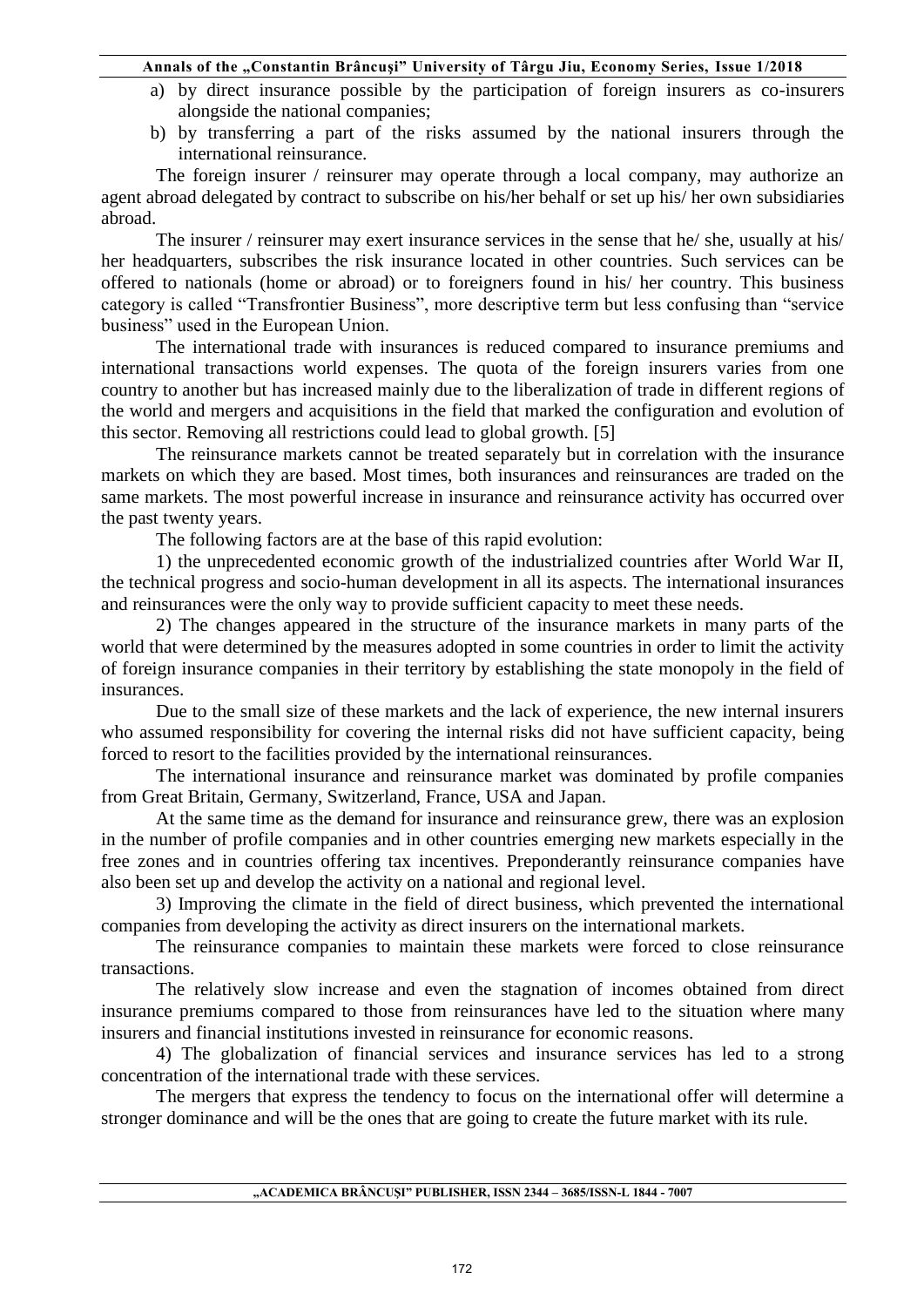### Annals of the "Constantin Brâncuși" University of Târgu Jiu, Economy Series, Issue 1/2018

The most representative insurance and reinsurance markets are concentrated in large commercial and financial centers of the world where most of these transactions take place. Some of these are markets that served only to the local direct insurers and which, following the expansion of the activity of some insurance companies, have opened subsidiaries becoming international. E.g. - London, Japan, USA, Continental Europe. Each of them is an international market because a large part of the concluded business is from the insurance and reinsurance companies in other countries and because it largely influences the uses and practices of other markets. They differ in terms of sizes, preponderance of certain business categories, style, usages and the ways of closing the transactions, achieving uniqueness. It acquires within these markets: insurance companies, reinsurance companies and intermediation agencies (brokers). The high value insurance contracts and those of reinsurance are concluded directly; the most significant position is held by brokers to establish the best connections between the parties willing to conclude insurance and reinsurance contracts.

A feature of these markets is that because both insurance companies and reinsurance companies are present, a company is both a buyer and a reinsurance vendor.

Every market is made up of demand and supply; there are customers and bidders on the insurance and reinsurance markets.

Natural and legal persons may be customers that need and want protection for certain risks to which they are exposed.

Thus, the natural persons require insurances for dwellings, motor cars, personal property, life insurance, accidents, and liability to third parties. So, the insurances concluded by the natural persons are an important part of the market. Most of the insurances are concluded by legal persons whose policies have high or very high values.

Specialized companies appear as the bidders of these services. Their nature is special and is determined by the specialized activities that the following categories of companies meet:

1) specialized risk carriers, meaning insurers and reinsurers offering protection to customers;

2) intermediaries, the most important are insurance brokers acting as representatives of insurance or reinsurance buyers in the placement of risks and obtaining protection; the second category is the insurance agents that offer customers the policies of a certain insurer;

3) the compenies providing specialized services related to the insurance activity: founders, assessors, damage liquidators, risk management consultants.

The insurance and reinsurance sales group includes insurance, reinsurance companies that receive (accept) insurance/ reinsurance risks in exchange for insurance/ reinsurance premiums becoming insurers/ reinsurers. It is found that most national and international markets operate a different number of domestic or foreign companies. It is important for the establishment of the market, for the trust of the customers and for the effects that the activity of the insurance and reinsurance companies generates for the respective economy so that they are solvable, to have a proper conduct and lead to increasing or maintaining the trustworthy climate of the customers in the idea of protection by insurance and at the insurers from the market. [3]

### **3.Conclusions**

In life insurance, the reinsurance management activity is complicated by the following factors: the high duration of coverage for each risk, the distinction between initial and renewal commissions and the importance of deposits and interest on them, the change in the amount and the risk premium in each year, in the case of reinsurance under the risk premium.

A known risk accumulation is covered only if, during insurance, it only occasionally presents the specific characteristics of a group.